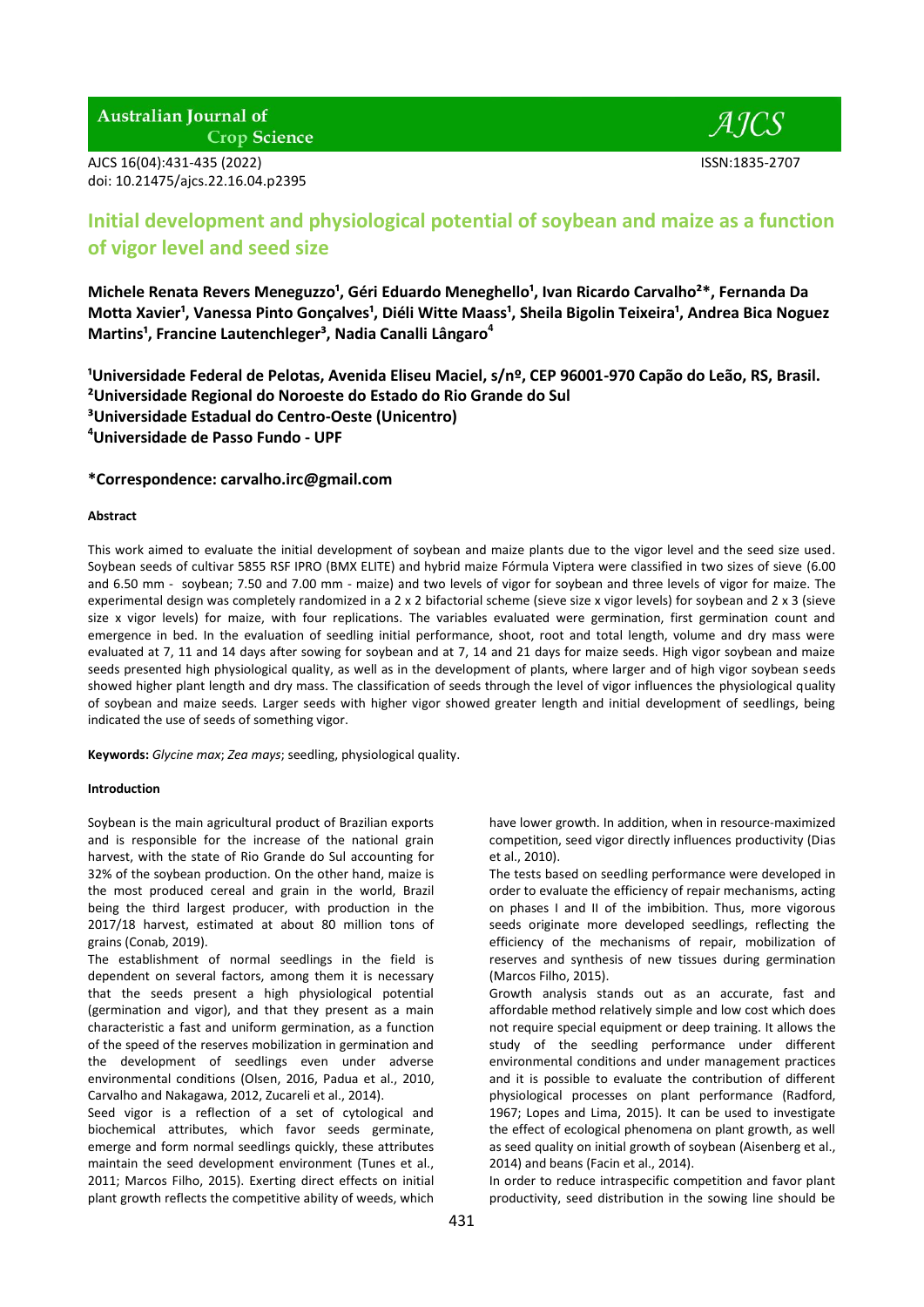done to ensure equidistance between plants. In addition, non-standard seeds result in "doubles" deposition in the sowing line, increasing competition for water, nutrients and light (Schuch and Peske, 2008; Fonseca, 2007).

Standardization has become a practice adopted in Brazil and especially in the Midwest region, with producers having a preference for smaller seeds because of greater economy with transportation, seed treatment and acquisition (Lima and Carmona, 1999, Krzyzanowski et al., 1999).

Most research indicates that large seeds have higher germination speed than small seeds, because they contain larger reserves, the plants have larger mass and are more vigorous, presenting high emergence at greater depths (Carvalho and Nakagawa, 2012).

The objective of this work was to evaluate the initial development of soybean and maize plants by virtue of the vigor level and the size of the seeds used, aiming to facilitate the choice of seed size by producers and consequently their standardization for sowing.

## **Results and discussion**

Soybean seeds had a significant effect only at the vigor levels evaluated, in the first germination (FGC), germination (G) and bed emergence € variables. Maize seeds also had only a significant effect for vigor levels, but only for the FGC and G variables.

The high vigor of the soybean seeds provided the seeds a better germination, first count and bed emergence (Table 1). The differentiation between seeds of high and low vigor occurred for the FGC and E variables. High-vigor maize seeds differed statistically from low-vigor seeds for G and FGC.

The experiment to evaluate the initial behavior of soybean plants revealed significance in vigor levels for the variables shoot length at 7 (SL7), 11 (SL11) and 14 (SL14) days of evaluations, for root length at 7 (RL7) and 11 (RL11) days of evaluations and for total length at 7 (TL7), 11 (TL11) and 14 (TL14) days of evaluations.

For the variables root volume and root dry mass, there was a significant effect for sieves in the variables root volume at 11 (V11) and 14 (V14) days of evaluations and for root dry mass at 7 (RDM7) days of evaluation. The variables volume at 7 (V7), 11 (V11) and 14 (V14) days of evaluations, and root dry mass at 7 (RDM7) days of evaluation, presented significance for vigor levels.

High vigor soybean seeds originated plants with greater shoot length and total length at 7, 11 and 14 days of evaluations, differing from low vigor seeds (Table 2). The same occurred for root length at 7 and 11 days after sowing, as well as for root dry mass at 7 days and for all root volume evaluations.

Machado (2002) verified that the reduction in the physiological quality of the seeds of white oat, caused reductions and caused unevenness of the emergence in the field. Vanzolini and Carvalho (2002) verified that the most vigorous soybean seeds produced seedlings with a longer primary and total root length of seedlings.

The results presented in Table 3, show that plants from 6.50 mm sieve seeds showed a higher root dry mass at 7 days and root volume at 11 and 14 days of evaluations, differing from plants from seeds of the 6.00 mm sieve. According to Carvalho and Nakagawa (2012), the larger seeds have wellformed embryos and larger amounts of reserves, being potentially more vigorous, which increases the probability of success in the seedling establishing.

For Pádua et al. (2010), lower soybean seeds produce plants which reach lower productivity. Meanwhile, Zucareli et al. (2014), concluded that seeds of sweet maize with larger width and certain cultivar have higher physiological quality. According to Trogello et al. (2013), observed that different sizes and formats of maize seeds do not influence seed germination and crop yield.

The summary of variance analysis of the experiment to evaluate the initial behavior of maize plants revealed a significant effect for the interaction between sieves x vigor levels for the variables shoot length at 7 (SL7) and 21 (SL21) days of evaluations. The variables root length at 7 (RL7) days of evaluations and total length at 7 (TL7) days of evaluations, revealed significant effect for sieves and vigor levels.

For the variables root volume at 14 (V14) and 21 (V21) days of evaluations and for shoot dry mass at 21 (SDM21) days of evaluations, a significant effect occurred for vigor levels. Significant interaction occurred between vigor levels x sieves for the variable shoot dry mass at 7 (SDM7) days of evaluations (Table 4).

Maize plants from high vigor seeds presented higher root and total length averages at 7 days, as well as for root volume at 14 and 21 days and for shoot dry mass at 21 days of evaluation in relation to seeds of low vigor. The high vigor level differed only in the low vigor level, with no differences occurring with the plants of medium vigor seeds, for root and total length variables at 7 days and for root volume at 14 days of evaluation (Table 4).

For root volume and shoot dry mass at 21 days of evaluations, the high vigor level was higher than the medium and low vigor levels. Evaluations of growth traits of the root system can estimate the vigor of maize seeds. For maize, both seed size and shape may influence early development (Vazquez et al., 2012). The seeds of the base and the top of the ear of maize besides having different sizes are formed under different environmental conditions, so the physiological quality between them may be different. Thus, it is essential to know the physiological behavior of seeds of each fraction of the ear (Mondo and Cícero, 2005).

Larger seeds (7.50 mm sieve) yielded maize seedlings with higher mean of root and total length at 7 days of evaluation compared to smaller seeds (7.00 mm sieve) (Table 5).

After 21 days, the shoot length of plants from seeds of the 7.00mm sieve presented a behavior similar to that of the evaluation at 7 days (Table 6). The high vigor level presented the highest mean lengths differing from the medium and low vigor levels. For maize plants, from seeds of the 7.50 mm sieve, there was no difference between vigor levels, similarly when comparing sieve sizes at all levels of vigor.

Larger seeds and with high vigor gave rise to bean plants with larger leaf area, consequently due to the greater investment of photoassimilates in the photosynthetic apparatus (Pedó et al., 2014). These plants tend to present a greater capacity of solar energy capture, collaborating for the greater production of assimilates destined to grain/seed production (Lopes and Lima, 2015).

For the evaluation of the shoot dry mass at the 7 days of evaluations, smaller seeds of high vigor, presented higher average in comparison with larger seeds of high vigor. When comparing seed vigor levels of the 7.50 mm sieve, there was no difference between the levels. For the seeds of the 7.00 mm sieve, the high vigor level was higher than the other levels (Table 6).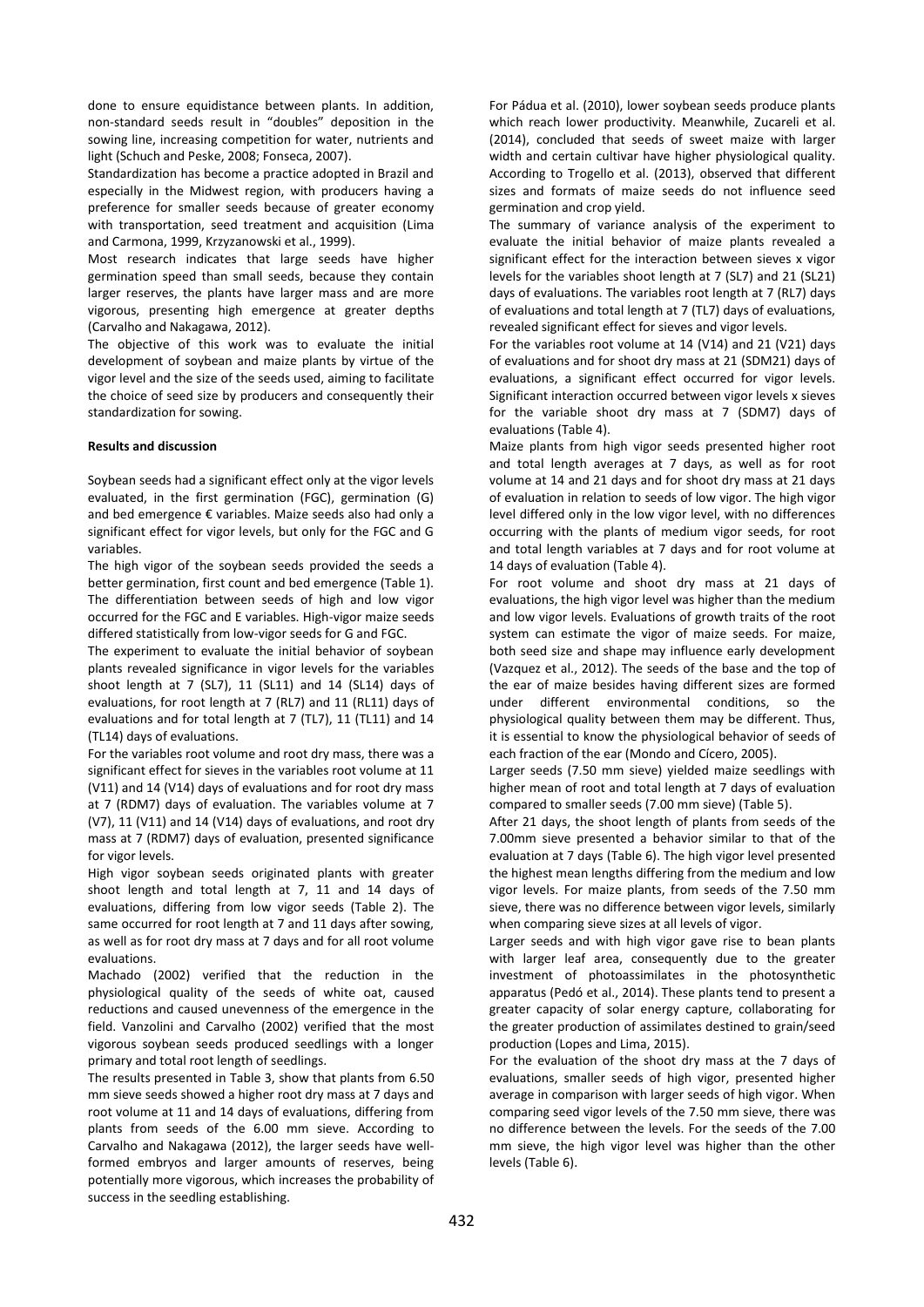**Table 1.** Comparison of averages for the germination (G), first germination count (FGC) and bed emergence € variables as a function of the two vigor levels, for soybean and maize seedlings.

| <b>SOYBEAN</b>      |         |                |                     |
|---------------------|---------|----------------|---------------------|
| <b>Vigor Levels</b> | $G(\%)$ | <b>FGC (%)</b> | E(%)                |
| High                | 98 A    | 92 A           | 64.25 A             |
| Low                 | 94 A    | 82 B           | 50.87 B             |
| CV (%)              | 2.22    | 3.58           | 19.73               |
| MAIZE               |         |                |                     |
| <b>Vigor Levels</b> | G(%)    | <b>FGC (%)</b> | E(%)                |
| High                | 98 A    | 94 A           | $97.00^{ns}$        |
| Medium              | 96 A    | 84 AB          | $94.50^{ns}$        |
| Low                 | 88 B    | 78 B           | 93.87 <sup>ns</sup> |
| CV(%)               | 5.04    | 10.25          | 2.93                |
|                     |         |                |                     |

<sup>1</sup> Means followed by the same letter, upper case in the line, do not differ by Tukey test (p <0.05).

Table 2. Comparison of averages for the variables of shoot length at 7 (SL7), 11 (SL11) and 14 (SL14) days of evaluations, for root length at 7 (RL7) and 11 (RL11) days of evaluations, for total length at 7 (TL7), 11 (TL11) and 14 (TL14) days of evaluations, for root dry mass at 7 (RDM7) days of evaluation and for root volume at 7 (V7), 11 (V11) and 14 (V14) days of evaluations as a function of the vigor levels of soybean seeds.

| <b>Variables</b>                          | <b>Vigor Levels</b> |         |  |  |
|-------------------------------------------|---------------------|---------|--|--|
|                                           | High                | Low     |  |  |
| $SL7$ (cm $pl^{-1}$ )                     | 7.21A               | 5.49 B  |  |  |
| $SL11$ (cm $pl^{-1}$ )                    | 13.46 A             | 11.26 B |  |  |
| SL14 (cm $pi^{-1}$ )                      | 15.91 A             | 13.36 B |  |  |
| $RL7$ (cm $pl^{-1}$ )                     | 17.88 A             | 13.58 B |  |  |
| $RL11$ (cm $pl^{-1}$ )                    | 21.43 A             | 19.70 B |  |  |
| TL7 (cm $pl^{-1}$ )                       | 25.44 A             | 19.37 B |  |  |
| TL11 (cm $\text{pl}^{-1}$ )               | 35.07 A             | 31.27 B |  |  |
| TL14 (cm $pi^{-1}$ )                      | 37.85 A             | 34.12 B |  |  |
| RDM7 (mg $pi^{-1}$ )                      | 19.15 A             | 15.02 B |  |  |
| $V7$ (cm <sup>3</sup> pl <sup>-1</sup> )  | 0.45A               | 0.31B   |  |  |
| $V11$ (cm <sup>3</sup> pl <sup>-1</sup> ) | 0.73A               | 0.54B   |  |  |
| V14 (cm <sup>3</sup> $\text{pl}^{-1}$ )   | 0.70A               | 0.51B   |  |  |

Means followed by the same letter, upper case in the line, do not differ by Tukey test (p <0.05).

Table 3. Comparison of means for root dry mass at 7 (RDM7) days of evaluation and for root volume at 11 (V11) and 14 (V14) days of evaluations according to the sieves, for soybean seeds

| Variables                                                  | Sieves (mm) |         |  |
|------------------------------------------------------------|-------------|---------|--|
|                                                            | 6.50        | 6.00    |  |
| RDM7 (mg $pi^{-1}$ )                                       | 17.91 A     | 16.24 B |  |
| V11 (cm <sup>3</sup> $pl^{-1}$ )                           | 0.70A       | 0.56B   |  |
| V14 (cm <sup>3</sup> $pl^{-1}$ )                           | 0.70 A      | 0.52B   |  |
| <u>les en un un un ville de la presentación de la comp</u> |             |         |  |

Means followed by the same letter, upper case in the line, do not differ by Tukey test (p <0.05).

**Table 4.** Comparison of means for root length variables at 7 (RL7) days of evaluations, total length at 7 (TL7) days of evaluations, root volume at 14 (V14) and 21 (V21) days of evaluations and for shoot dry mass at 21 (SDM21) days of evaluations, depending on the vigor levels of maize seeds.

| Vigor levels | $RL7$ (cm $pl^{-1}$ ) | TL 7 (cm $pi^{-1}$ ) | V 14 (cm <sup>3</sup> pl <sup>-1</sup> ) | V 21 (cm <sup>3</sup> pl <sup>-1</sup> ) | SDM21(mg $pi^{-1}$ ) |
|--------------|-----------------------|----------------------|------------------------------------------|------------------------------------------|----------------------|
| High         | 13.54a                | 17.96a               | 1.52a                                    | 3.06a                                    | 68.86 a              |
| Medium       | 12.37 ab              | 16.71 ab             | 1.41 ab                                  | 2.31 <sub>b</sub>                        | 59.76 b              |
| Low          | 11.10 b               | 15.56 b              | 1.24 <sub>b</sub>                        | 2.62 b                                   | 59.86 <sub>b</sub>   |
| CV $(%)$     | 8.98                  | 8.32                 | 9.48                                     | 11.55                                    | 9.46                 |

<sup>1</sup> Means followed by the same letter, lowercase in the column, do not differ by Tukey test (p <0.05).

Table 5. Comparison of means for the root length (RL7) and total length variables at 7 (TL7) days of maize seedlings evaluations, due to the sieves used.

| Sieves (mm) | $RL 7$ (cm $pl^{-1}$ ) | TL 7 (cm $pl^{-1}$ ) |
|-------------|------------------------|----------------------|
| 7.50        | 12.98a                 | 17.50a               |
| 7.00        | 11.70 b                | 15.98 b              |
| $CV(\%)$    | 8.98                   | 8.32                 |

<sup>1</sup> Means followed by the same letter, lowercase in the column, do not differ by Tukey test (p <0.05).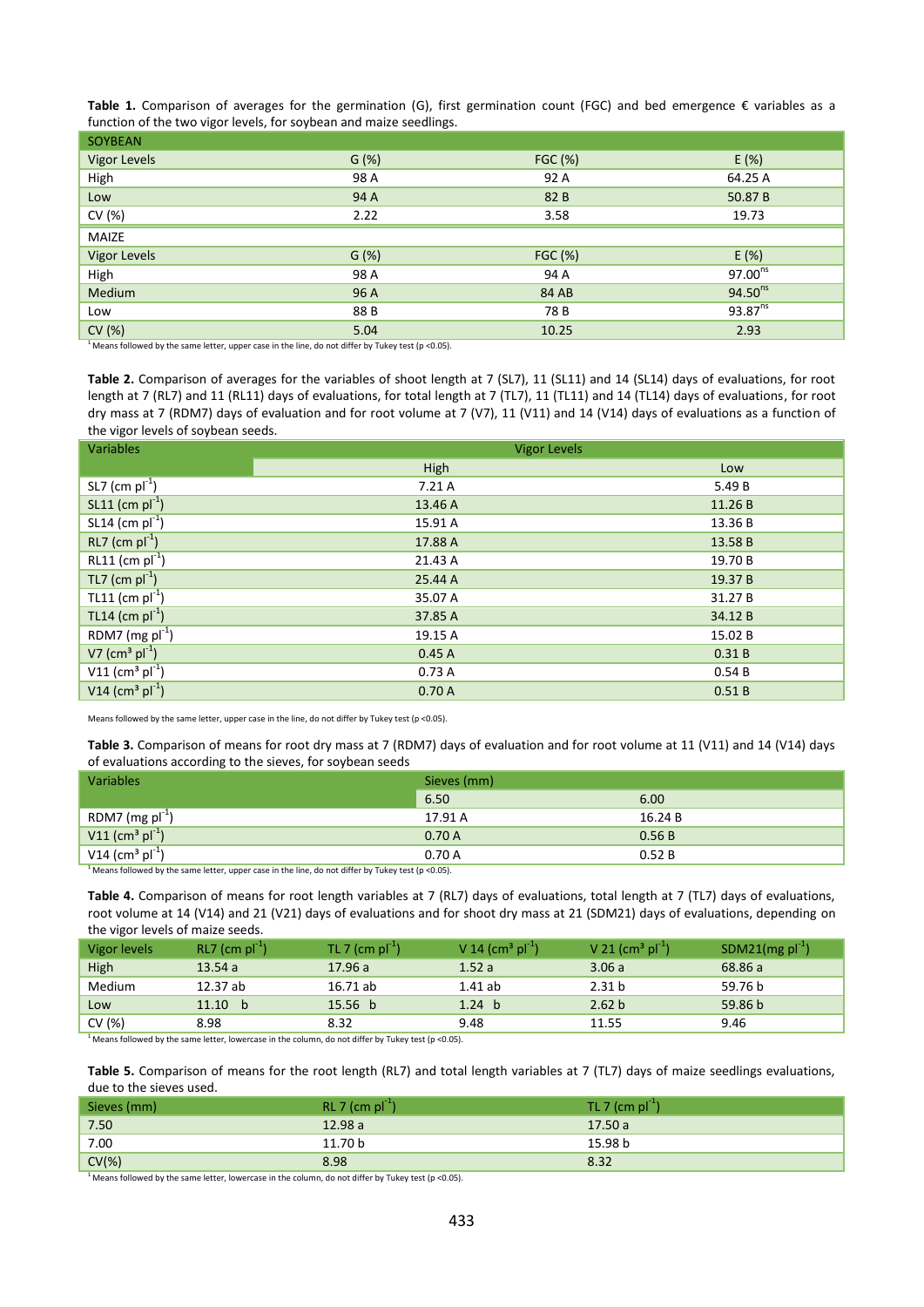| $111033$ at 7, 190 $1117$ , au for the maller occurrings. |                             |           |                       |          |                       |          |
|-----------------------------------------------------------|-----------------------------|-----------|-----------------------|----------|-----------------------|----------|
| Vigor levels                                              | SL 7 (cm $\text{pl}^{-1}$ ) |           | SDM 7 (mg $pi^{-1}$ ) |          | SL 21 (cm $pi^{-1}$ ) |          |
|                                                           | Sieve size (mm)             |           |                       |          |                       |          |
|                                                           | 7.50                        | 7.00      | 7.50                  | 7.00     | 7.50                  | 7.00     |
| High                                                      | $4.61$ Aa                   | $3.98$ Aa | 13.62 Ba              | 16.4 Aa  | 15.9 Aa               | 16.34 Aa |
| Medium                                                    | 4.57 Aa                     | 4.10 Aab  | 13.01 Aa              | 11.73 Ab | 14.65 Aa              | 13.93 Ab |
| Low                                                       | 4.15 Aa                     | 4.76 Ab   | 12.57 Aa              | 10.72 Ab | 14.97 Aa              | 13.70 Ab |
| $CV(\%)$                                                  | 11.49                       |           | 14.08                 |          | 5.85                  |          |

**Table 6.** Association between vigor levels x sieves for the variables shoot length at 7 (SL7) and 21 (SL21) days and for shoot dry mass at 7 (SDM7) days in maize seedlings.

<sup>1</sup>Means followed by the same letter, lowercase in the column for sieve size comparing vigor levels, and uppercase in the line for sieve sizes within the vigor level, do not differ by Tukey test (p <0.05).

Larger and high vigor seeds stand out in the initial evaluation as well as the initial development of seedlings presenting high physiological quality. In view of this the use of more than one vigor test is of great importance to generate accurate information in the evaluation of seed quality.

The development of these tests of initial development of seedlings for other species may be a consistent alternative to obtain reliable results, since the procedures are relatively simple, fast and economical and can be reproduced and standardized for other species.

# **Materials and methods**

## *Plant material and treatments*

Soybean seeds of cultivar 5855 RSF IPRO (BMX ELITE) were classified in two sieve sizes (6.00 and 6.50 mm) and two vigor levels (high and low). The hybrid maize seeds used were of the Viptera Formula, classified into two sieve sizes (7.50 and 7.00 mm) and three vigor levels (high, medium and low).

#### *Conduction of study*

The following evaluations were carried out to characterize seed initial quality, followed by initial plant performance.

The germination test was carried out with four subsamples of 50 seeds, having as substrate three sheets of Germitest paper, moistened with distilled water in an amount equivalent to 2.5 times the mass of the dry paper. The seeds were kept in a germination chamber with a temperature of 25ºC. Seedlings considered normal were evaluated in a period of eight days after sowing for soybean and seven days for maize, according to the recommendations of the Rules for Seed Analysis (Brasil, 2009).

The first germination count was performed concomitantly with the germination test, by computing the percentage of normal seedlings present on the fifth day for soybean and on the fourth day after the installation of the maize test. This determination is based on the principle that the samples that present the highest percentage of normal seedlings, in the first count of the germination test, established by RSA (Brasil, 2009), are the most vigorous.

For the emergency test in the bed, 400 seeds were used, divided into four replicates of 100 seeds, sown in the alfisol soil, with a depth of 3 cm. The seedling counts were performed at 21 days after sowing.

In order to analyze the initial performance of plants, the seeds were distributed in PVC pipes with 100 mm diameter and with 0.20, 0.40 and 0.75 m of height, using as a substrate a mixture of sand and soil in the 2:1 proportion, seeded at 3 cm depth. Four replicates of 10 plants were collected for each replicate. For soybean plants, the samples were collected at 7, 11 and 14 days after sowing. For the

maize plants, the samples were collected at 7, 14 and 21 days after sowing.

After the seedlings were removed from the tubes, they were carefully washed. With the aid of a ruler graduated in centimeters, the shoot, root and total 431 lengths of the seedlings were evaluated.

In order to evaluate the root volume, the methodology proposed by Basso (1999) was used. A graduated beaker was used, in which the water volumes were determined with roots and without roots and, by difference, the direct response of the root volume was obtained by the equivalence of units  $(1 \text{ mL} = 1 \text{ cm}^3)$ . The roots were then transferred to the oven at 65°C for 72 h. After, the weighing was carried out in an analytical balance of 0.001 g precision, and the average results were expressed in milligrams per seedlings.

#### *Experimental design*

A completely randomized experimental design in a 3 x 2 bifactor scheme was used, corresponding to three vigor levels and two sieve sizes for corn seeds. For soybean seeds, a 2 x 2 bifactorial scheme was used, with 2 vigor levels and two seed sizes with four repetitions.

#### *Statistical analysis*

The data were submitted to the normality test. Subsequently, they were submitted to analysis of variance, followed by means comparisons through the Tukey test at 5% of probability, for each of the evaluated parameters.

# **Conclusion**

The initial evaluation, as well as the length and the initial development of the seedlings, maintained the trend regarding the manifestation of vigor, where larger seeds with high vigor presented greater physiological potential for the tests performed.

#### **Acknowledgments**

This study was financed in part by the Coordenação de Aperfeiçoamento de Pessoal de Nível Superior - Brasil (CAPES) - Finance Code 001.

#### **References**

- Aisenberg GR, Pedó T, Aumonde TZ, Villela FA (2014) Vigor e desempenho de crescimento inicial de plantas de soja: efeito da profundidade de semeadura. Enciclopédia Biosfera. 10 (18): 3081-3091.
- Basso SMS (1999) Caracterização morfológica e fixação biológica de nitrogênio de espécies de Adesmia DC. e Lótus L. Porto Alegre: UFRGS, 1999. Tese. 268 f.